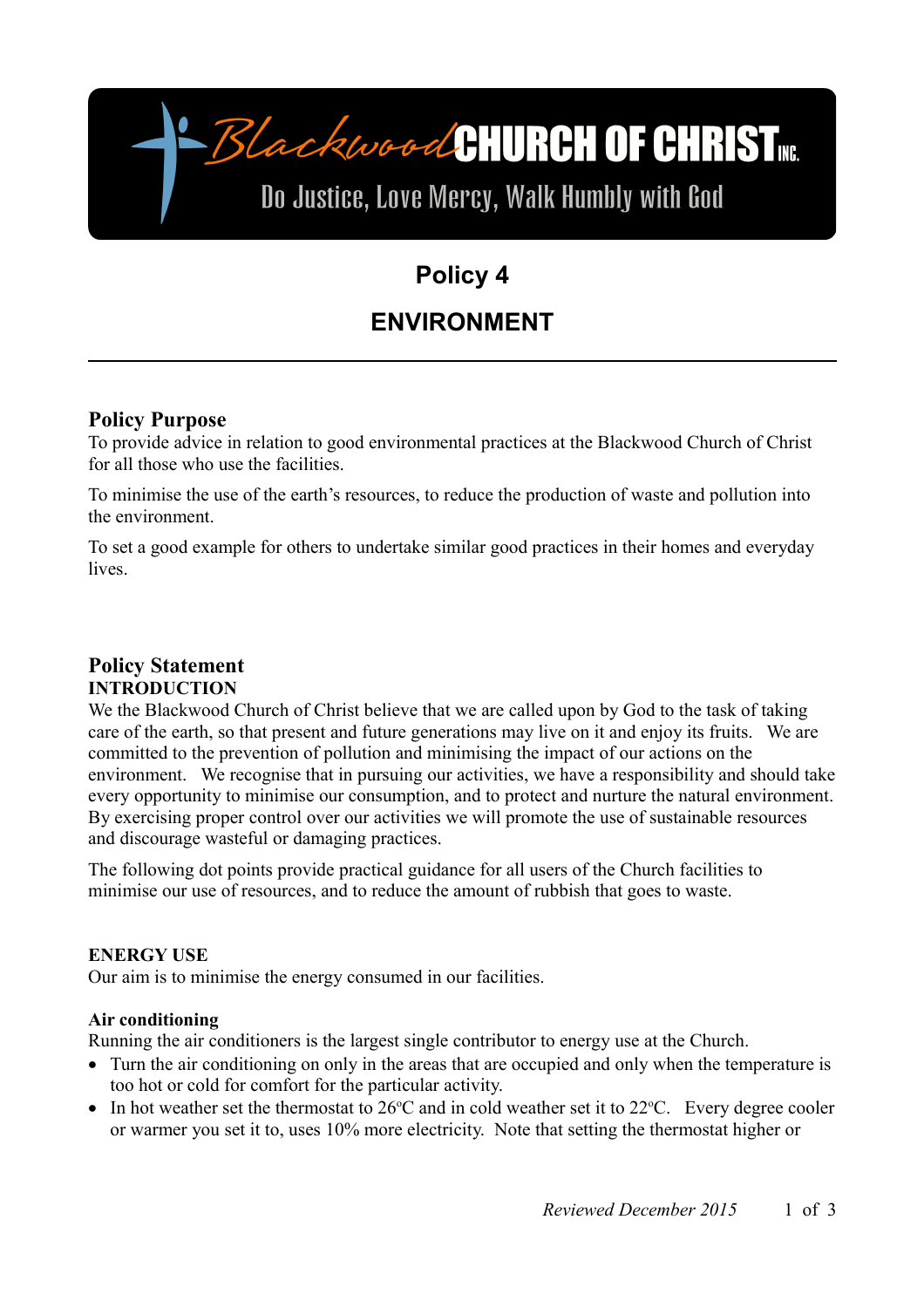lower doesn't make the room reach the desired temperature any quicker, it just wastes energy and wears out the equipment faster.

 Turn the air conditioning off in the area occupied when not using the space or leaving the building. Note that the room will remain at the set temperature for some 15 minutes, so the air conditioner can be turned off before you leave.

### **Lights**

Our aim is to use the most energy efficient light fittings possible and to minimise the use of lights.

- Turn on lights only in areas being used and only to the extent necessary for the activities being undertaken. Note that many rooms have multiple banks of lights and switches and not all lights may need to be used in any space.
- Turn off lights when leaving an area, even when only for a relatively short time. Noe that the energy used to start up a fluorescent lamp is equivalent to a few seconds running time so it is still best to turn them off when not needed, even for a few minutes.

# **WATER USE**

Our aim is to minimise the use of water in our facilities.

- Put plugs in sinks and basins when significant washing of items is required.
- Do not leave taps running when washing items.
- Run the kitchen dishwasher with full loads.
- Garden plants have been selected for their minimal water needs and are watered by a dripper irrigation system, which should be used carefully to ensure plants receive optimum watering.

#### **CHEMICAL USE**

We recognise that many chemicals are harmful to the environment (and also damaging to human health).

where practical use less toxic natural alternatives for cleaning, personal hygiene and other uses.

# **RECYCLING**

Our aim is to minimise the amount of rubbish that goes to landfill and maximise the amount of material that is recycled

Recycling bins are located in the northern passage outside the large hall and in the print room of the office area.

- Please note carefully on the signs adjacent the recycling bins a description of the materials that can and can't go in the recycle bin. If inappropriate material is placed in the recycling bin, it contaminates the whole bin and will cause serious problems at the recycling centre including sending loads of material to landfill instead of being recycled.
- Bottles and cans that have a 10 cent deposit are to be put in the appropriately marked bin in the kitchen.
- Recycled paper products should be used where practical.